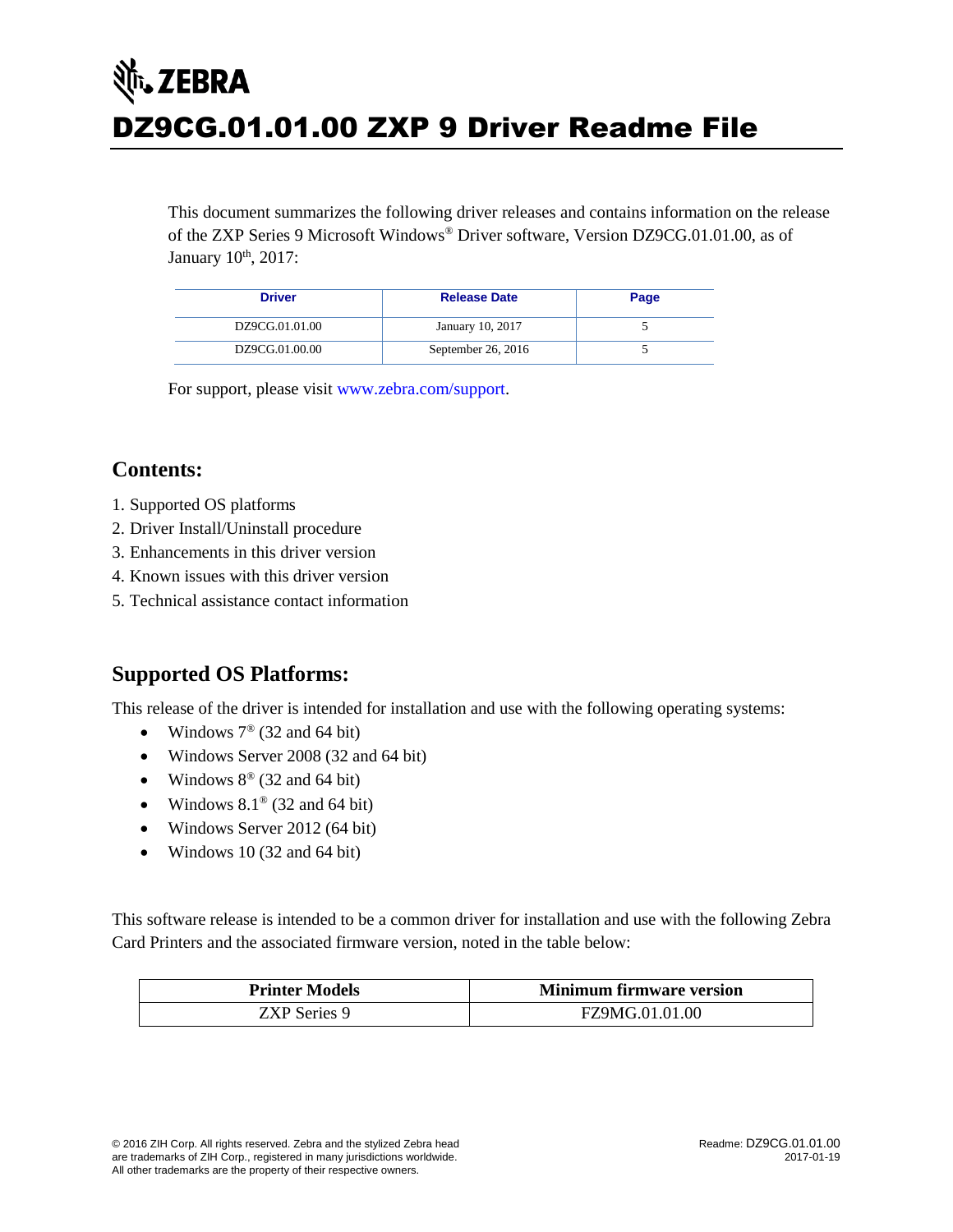# **Microsoft Driver Support Matrix:**

| <b>Supported Windows</b>          | <b>One to One</b>     | <b>One to Many</b>                 | <b>Many to One</b>                                | <b>Many to Many</b>                                          | <b>Printer</b><br>Pooling <sup>2</sup> |
|-----------------------------------|-----------------------|------------------------------------|---------------------------------------------------|--------------------------------------------------------------|----------------------------------------|
| <b>Drivers Microsoft OS1</b>      |                       |                                    |                                                   |                                                              |                                        |
|                                   | 1 Printer -<br>1 Host | One Host -<br><b>Many Printers</b> | <b>Multiple Hosts</b><br>(Drivers)<br>One Printer | <b>Multiple Hosts</b><br>(Drivers) -<br><b>Many Printers</b> |                                        |
| <b>Server 2012 R2 64 Bit</b>      | Yes                   | Yes                                | Yes                                               | Yes                                                          | Yes                                    |
| <b>Server 2008 R2 64 Bit</b>      | Yes                   | Yes                                | Yes                                               | Yes                                                          | Yes                                    |
| <b>Server 2008 32 Bit</b>         | Yes                   | Yes                                | Yes                                               | Yes                                                          | Yes                                    |
| Windows 10 64 Bit                 | Yes                   | Yes                                | Yes                                               | Yes                                                          | Yes                                    |
| Windows 10 32Bit <sup>3</sup>     | Yes                   | Yes                                | Yes                                               | Yes                                                          | Yes                                    |
| <b>Windows 8/8.1 64 Bit</b>       | Yes                   | Yes                                | Yes                                               | Yes                                                          | Yes                                    |
| Windows 8/8.1 32 Bit <sup>4</sup> | Yes                   | Yes                                | Yes                                               | Yes                                                          | Yes                                    |
| <b>Windows 7 64 Bit</b>           | Yes                   | Yes                                | Yes                                               | Yes                                                          | Yes                                    |
| Windows 7 32 Bit                  | Yes                   | Yes                                | Yes                                               | Yes                                                          | Yes                                    |

l

<sup>1</sup> Driver installed on individual Client PCs

<sup>2</sup> Printer Pooling Sharing not supported.

<sup>3</sup> Windows 10 Home and Pro only (No support for Windows 10 Mobile)

<sup>4</sup> No support for Win 8 Metro GUI print driver environment.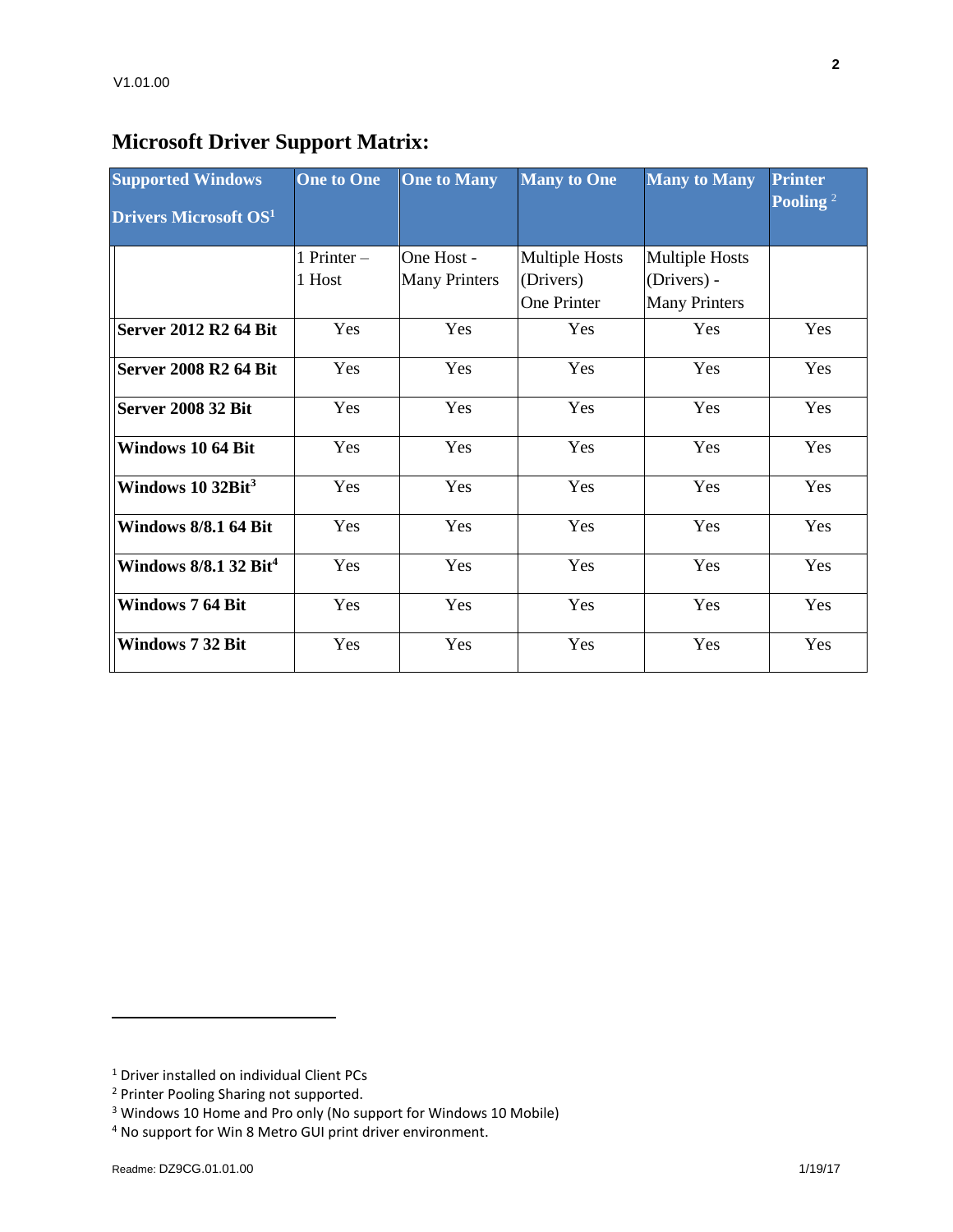# **Client / Server Printer sharing support Matrix:**

The following Matrix shows the tested configurations between various Microsoft OS in a shared Client / Server print environment.

| <b>Printer Sharing Matrix</b>    |          |                |           |                |        |                |
|----------------------------------|----------|----------------|-----------|----------------|--------|----------------|
| <b>Windows OS server (Driver</b> | Win $10$ | Win 10         | Win 8/8.1 | Win 8/8.1      | Win 7  | Win 7          |
| Host)                            | 32 Bit   | 64 Bit         | 32 Bit    | 64 Bit         | 32 Bit | 64 Bit         |
| Server 2012 R2 64 Bit            | Yes      | Yes            | Yes       | Yes            | Yes    | Yes            |
| Server 2008 R2 64 Bit            | Yes      | Yes            | Yes       | Yes            | Yes    | Yes            |
| Server 2008 32 Bit               | Yes      | N <sub>o</sub> | Yes       | N <sub>o</sub> | Yes    | N <sub>o</sub> |
| Windows 10 64 Bit                | Yes      | Yes            | Yes       | Yes            | Yes    | Yes            |
| Windows 10 32 Bit                | Yes      | N <sub>o</sub> | Yes       | N <sub>o</sub> | Yes    | N <sub>o</sub> |
| Windows $8/8.1$ 64 Bit           | Yes      | Yes            | Yes       | Yes            | Yes    | Yes            |
| Windows $8/8.1$ 32 Bit           | Yes      | N <sub>o</sub> | Yes       | N <sub>o</sub> | Yes    | N <sub>o</sub> |
| Windows 7 64 Bit                 | Yes      | Yes            | Yes       | Yes            | Yes    | Yes            |
| Windows 7 32 Bit                 | Yes      | N <sub>o</sub> | Yes       | N <sub>o</sub> | Yes    | N <sub>o</sub> |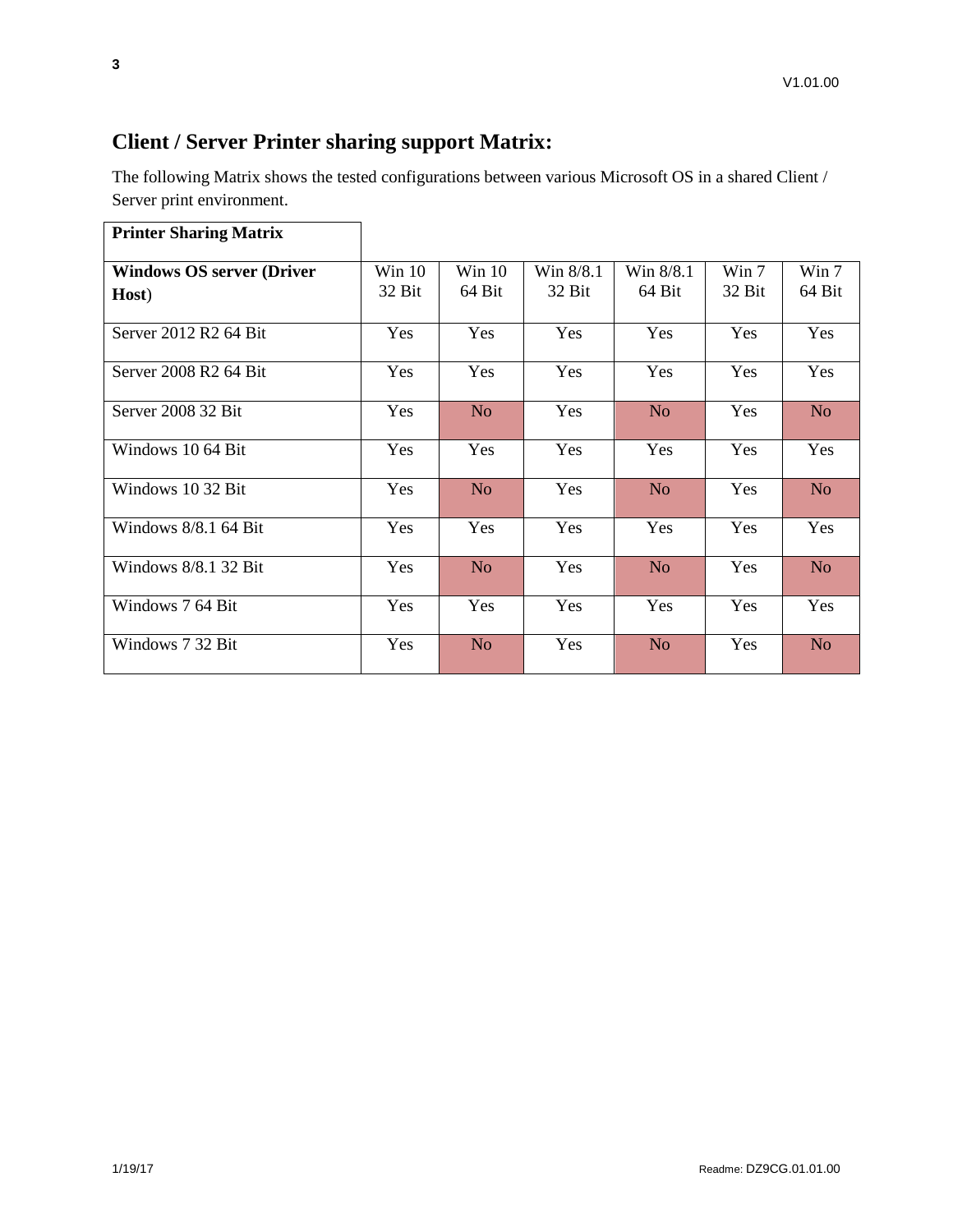## **Driver Installation / Un-Installation Procedures:**

#### **Steps for Installation of the ZXP Series 9 printer driver:**

1. Run the *DZ9CG.01.01.00.exe* from explorer or command prompt. This is the setup for the ZXP Series 9 printer driver.

Note: If installing the driver from the Driver CD, and the installation does not run automatically, launch the web browser. Within the browser, open the index.htm file at the top/root level of the CD. Choose the options on the CD to start installing the driver. Follow the on-screen prompts to complete the driver installation for your supported printer (listed above).

- 2. Choose either the Ethernet or USB printer. Based on this, the printer driver for the specific printer will be installed.
- 3. Choose the destination location or leave it to default value.
- 4. In case of Ethernet printer driver, a dialog will appear with available IP addresses or the option to input an IP address of the Ethernet printer. Enter the Ethernet printer IP address and click *Ok.* This will cause the Ethernet printer to be installed in the system.
- 5. After the installation is completed, *Zebra ZXP Series 9 Network Card Printer* will be displayed as printer name in case of Ethernet printers, and *Zebra ZXP Series 9 USB Card Printer* will be displayed in case of USB printers in *Control Panel -> Printers and Faxes*
- 6. Now the printer will be installed and ready to use.
- 7. Run any application like Zebra CardStudio, Microsoft Word®, or other Card Design application to perform printing.

#### **Steps for Un-Installation:**

In Add/Remove Programs, choose Zebra ZXP Series 9 Card Printer, click Remove. (Or), In Start Menu - > Programs ->Zebra ZXP Series 9 Card Printer, click Uninstall.

- 1. Choose Remove option.
- 2. A warning message will appear. Click Ok to confirm un-installation.
- 3. Reboot the system after the driver un-installation is complete.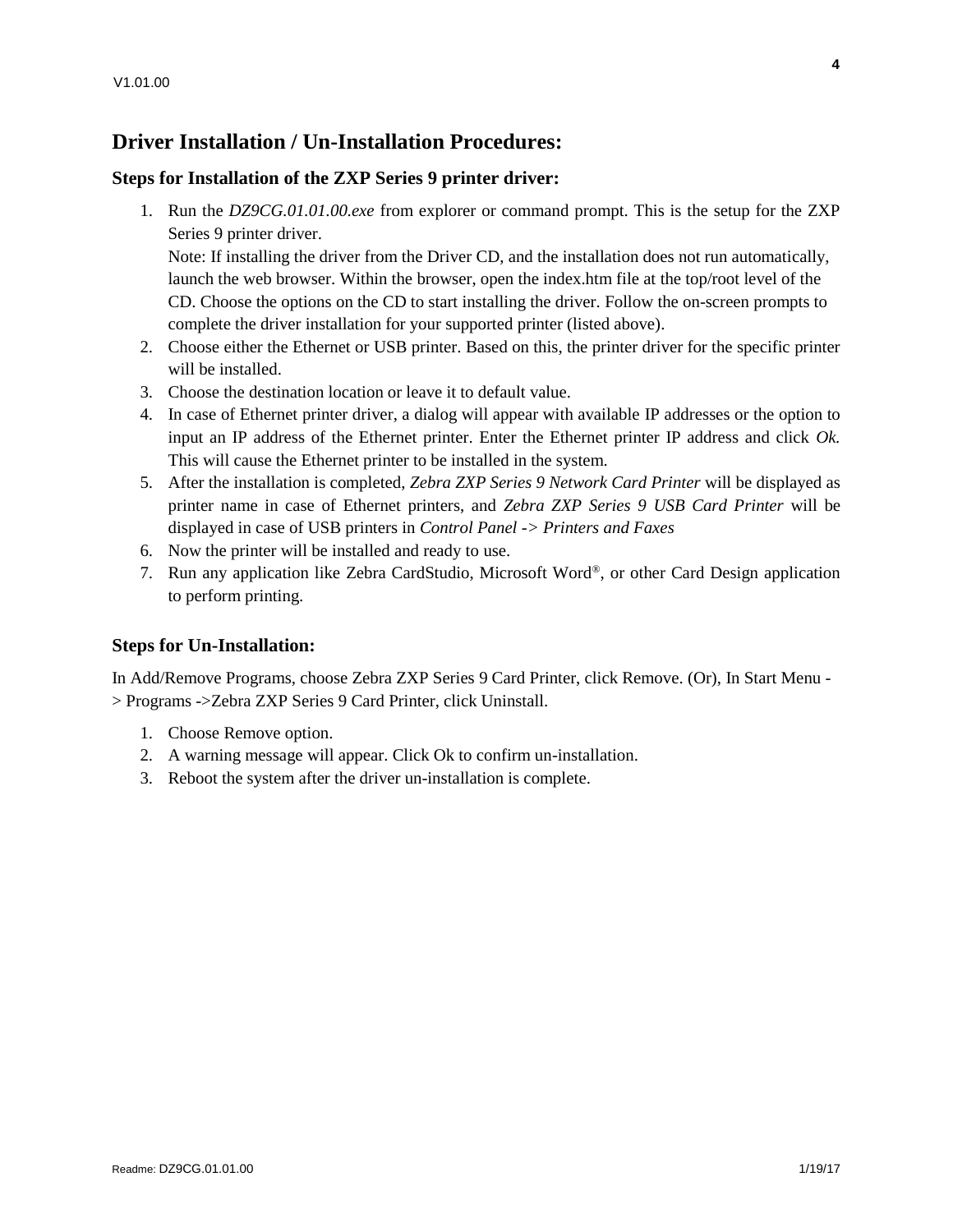## **Enhancements and Issues Corrected in Version DZ9CG.01.01.00:**

 This driver is now "Package Aware" to conform with installation of applications with Windows latest security patches.

## **Known Issues in Version DZ9CG.01.01.00:**

• Same as below for Version DZ9CG.01.00.00.

## **Enhancements and Issues Corrected in Version DZ9CG.01.00.00:**

• This is the initial release of the ZXP Series 9 Driver.

## **Known Issues in Version DZ9CG.01.00.00:**

#### **Driver**

- On certain Windows 8.1 VM configurations, changing the Card Type forces the user to create a custom card type.
- On the Advanced K Optimization page, the Contrast option and the associated preview is reversed from the actual output.

#### **ZXP Toolbox**

 On the Wireless Network page in Printer Configuration, when configuring a wireless connection and a Security is selected, any of the encryptions can be selected. The supported pairs are:

| <b>Security</b>   | Open | WEP40 | WEP104 | <b>WPA</b>  | WPA <sub>2</sub> |
|-------------------|------|-------|--------|-------------|------------------|
| <b>Encryption</b> | None | RC4   | RC4    | <b>TKIP</b> | <b>CCMP</b>      |

- On the Wireless Network page in Printer Configuration, saved configurations will not load unless the printer has previously been connected to the network in the saved configuration.
- On the Smartcard page in Encoding Settings, an error is encountered when writing to an external smart card reader.
- On the Laminator page in Advanced Settings, changes made to the laminator oven cleaning interval are not saved.

### **Application Compatibility**

• Compatibility issues when ZXP Toolbox and Service Partner Tool are installed on the same system.